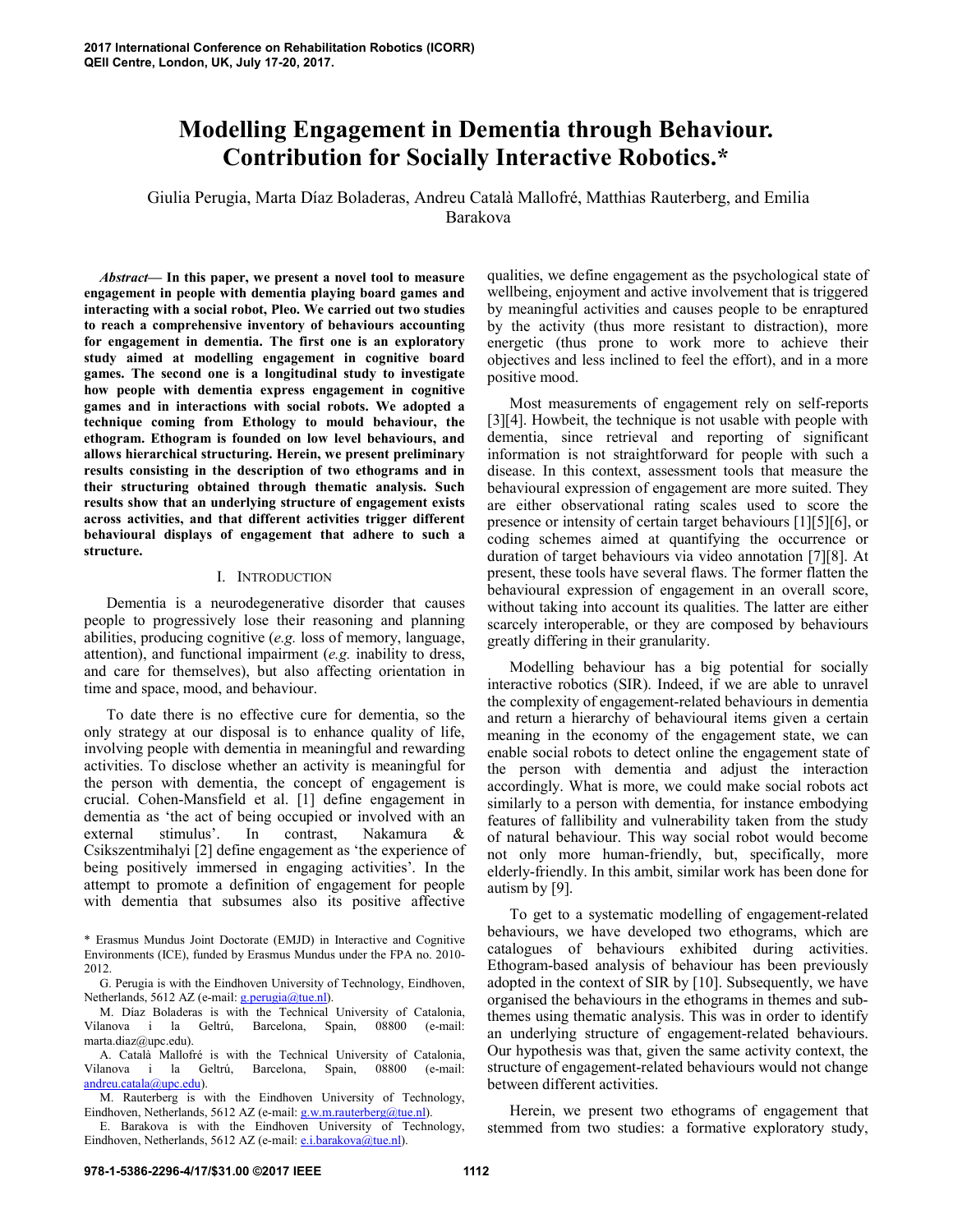and a summative longitudinal study. In addition, we describe how we obtained the structuring of the two ethograms via thematic analysis, and how this structuring could be used to compare engagement across different playful activities preserving the individuality of each context. The formative exploratory study was aimed at eliciting engagement playing cognitive board games (*i.e.* jigsaw puzzle, shape puzzle, domino, categorization game) and at developing an ethogram of engagement for cognitive games, the summative longitudinal study was targeted at producing an ethogram of engagement with social robots and at figuring out whether the structure of engagement in cognitive games *(i.e.* jigsaw puzzle, shape puzzle, and domino) differed from that of engagement with a social robot (the baby dinosaur robot Pleo).

## II. RELATED WORK

Related work focuses primarily on studies made to assess engagement using measurement techniques based on observation of behaviour. We identified two main trends in the literature on dementia: observational rating scales, and coding scheme-based video analysis.

Observational rating scales are questionnaires filled out by a third person, usually an external observer, after a careful observation of certain target behaviours displayed by the participant. For instance, the Observational Measurement of Engagement (OME) [1] rates engagement across four dimensions: *duration of interaction* (in seconds), *attention towards the stimulus* (*e.g.* manipulating or holding the stimulus, 4-point Likert scale), *attitude towards the stimulus* (*e.g.* smiling/frowning; 7-point Likert scale), and *refusal* of the stimulus. The Observed Emotion Rating Scale (OERS) [5] rates the duration or intensity of five affective states (5 point Likert Scale): *pleasure* (*e.g.* laughing, smiling, kissing), *anger* (*e.g*. yelling, cursing, berating), *anxiety/fear* (*e.g.* shrieking, repetitive calling out), *sadness* (*e.g.* crying, frowning), and *alertness* (*e.g.* participating in a task, maintaining eye contact). The Menorah Park Engagement Scale [6] rates four types of engagement: *non-engagement* (*e.g*. blank stare), *self-engagement* (*e.g*. fiddling with clothes), *passive engagement* (*e.g.* listening), and *constructive engagement* (*e.g.* actively handling objects). These scales are all operationalised via behaviours, and the extent, intensity, or presence of each item is rated via a Likert scale. In the process of rating, we lose details about the type of behaviours used to express engagement. To outweigh the opacity of observational rating scales, coding scheme-based video-analysis is frequently adopted.

Video-analysis is the systematic quantification of a series of target behaviours, enlisted and operationalised in a coding scheme, which is obtained through the iterative visualisation and annotation of video footage. Jones et al. [7] designed the *Video Coding Protocol - Incorporating Observed Emotion* (VC-IOE) to gauge engagement in interactions between people with dementia and mobile telepresence (Giraff) and companion robots (PARO). The VC-IOE focuses on six dimensions of engagement: *emotional engagement* (facial emotional expressions of pleasure, anger, anxiety/fear, sadness, and neutrality), *verbal engagement* (conversation, either directed to the robot, or directed to others, but having the robot as subject), *visual engagement* (duration of visual alertness; e.g. eye contact), *behavioural engagement* (physical interaction with the robot; positive: petting, nuzzling, negative: hitting, shaking), *collective engagement* (use of the robot as a communication channel to interact and talk with others), and *signs of agitation* (presence and duration of agitated behaviours; e.g. restlessness). Cruz et al. (2013) [8] analysed the frequency and duration of engagement-related behaviours in the context of a multisensory and motor-based activity program. They used a coding scheme including the categories *engagement in the task* (movements of body or body part aimed at performing the task under observation), *interaction with objects*  (movements of body or body part directed to reach an object), *verbal communication* (words or sentences with meaning aimed at communicating with another person), *smiling, laughing*, *nodding the head*, and *closed eyes*. In the VC-IOE, it is not clear how the quantification of behaviours is obtained in practice. In Cruz et al., the granularity of behavioural categories greatly differs, with some categories, such as *engagement in the task,* being rather wide, and others, like *smiling* and *laughing*, being extremely narrow. In general, however, the problem of coding schemes is that they are disposable assessment tools usable just for the context of activity they have been developed for.

In the following section, we present two studies that have been carried out to mould two ethograms of engagement in different playful activities: board cognitive games (*e.g.*  jigsaw puzzles, shape puzzles, domino and categorisation game), and a free play with a social robot, the baby dinosaur Pleo.

## III. EXPLORATORY STUDY

## *A. Aim*

The exploratory study was undertaken to pursue two objectives: 1) collecting a first batch of videos to develop an ethogram of engagement in cognitive games; 2) determining a first approximation to a structure of engagement by grouping the behaviours of the ethogram in classes.

### *B. Participants*

Participants with a score of 4 (mild) or 5 (moderate) at the Reisberg Global Deterioration Scale [11] and a score ranging from 10 to 23 at MEC (*Mini-Examen Cognoscitivo*, the Spanish version of MMSE, [12]) were included in the study. As a result, eight subjects (6 female and 2 male), aged between 69 and 92 years (mean age: 81 years), participated in the study. We considered exclusion criteria an accompanying bipolar or schizophrenic disorder, abnormality of the movement of face or hands, bedridden condition, and strong visual impairment.

The decision to include exclusively people with mild and moderate dementia in the study stemmed from the need to create a rich inventory of behaviours strictly connected with the engagement in the activity. In severe dementia, some behaviours could appear during sessions (*e.g.* sleeping) that are due to the progression of the disease, and not just to the engagement state of the person with dementia. Once a comprehensive inventory of behaviours is created for people with mild and moderate dementia, it could be scaled down to become apt to score engagement in severe dementia, but the opposite is not possible.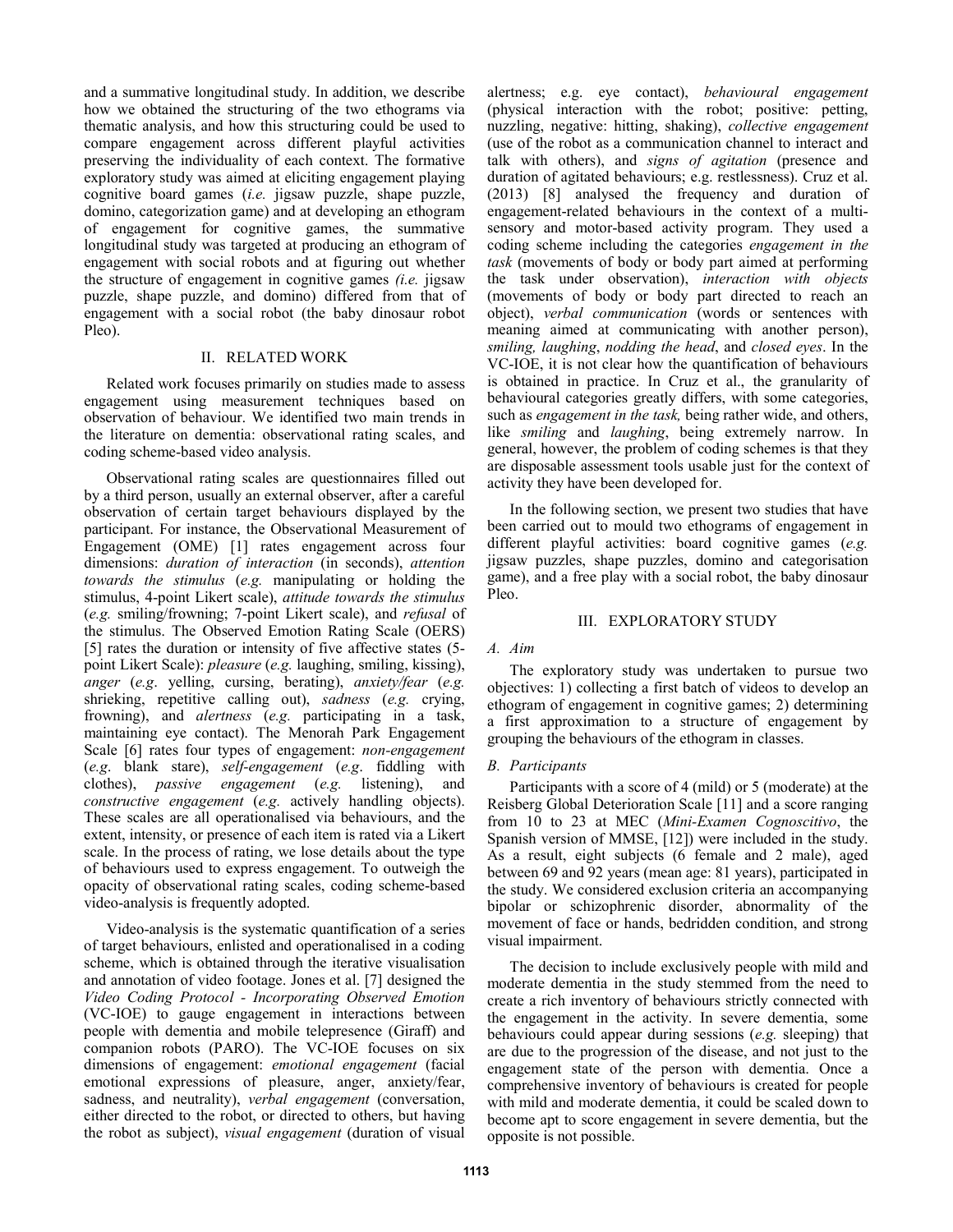# *C. Activities*

The study followed a repeated measurement design. Participants were randomly coupled, and took part in three sessions of cognitive games carried out in three consecutive weeks. During each session they were presented with three cognitive games (puzzles, a domino, and a categorisation game) in randomised order. Participants were coupled to try to replicate the normal course of activities in nursing homes, and study the role of social interaction in improving or being detrimental to engagement [13].

The activities carried out in each session were: 1) *Puzzles*. 1a) *Jigsaw puzzles:* participants were asked to collaboratively assembly a set of pieces in a complete picture, 1b) *shape puzzles*: participants were requested to wedge a set of shapes, usually in wood, in a board with a series of slots; 2) *Domino*. participants were requested to down a numbered tile from a set of seven that matched the tile on the table; 3) *Categorisation*. Participants were asked to couple two related pictures positioned in shuffled order in two parallel rows.

Each session lasted approximately 35-40 minutes and was considered over when all the cognitive games were completed. Traditional cognitive games were chosen as playful activities, since they could give good insights to mould the behaviour of social robots acting as gaming platforms, or assistants. Indeed, social robots such as iCat are always more used as collaborators during games involving cognitive exertion [14].

### *D. Measures*

*Videos.* Videos from all 9 sessions were collected (around 6 hours of videos footage). For this purpose, a specific written consent was obtained from the families of the participants, and an oral video-recorded consent was obtained from participants.

## *E. Results*

To develop an ethogram of engagement in cognitive games, we divided videos into short segments according to identifiable micro-behaviors. Each of these segments has been watched, and the identified behaviours were thoroughly described (operationalised). The notation of behaviours has been kept to a very fine granularity. In doing this, we were inspired by Dautenhahan and Werry [15], who discussed the importance of *micro-behaviours*, which are low-level well identifiable 'action-movement'-oriented behaviours, susceptible to be automatically recognised by computational vision systems. Since most participants of our study were on a wheelchair, and, in general, most elders in nursing homes are not able to properly ambulate, we focused on behaviours involving the upper body (head, torso, and arms/hands).

Once obtained the repertoire of behaviours, we pooled them using thematic analysis [16], a qualitative method used in psychology to identify, analyse, and report patterns within data. Thematic analysis was developed by sorting behaviours into potential themes, refining themes based on criteria of internal homogeneity and external heterogeneity, and dividing them in sub-themes when necessary.

We identified three main themes (or dimensions) of engagement: *attention*, *rapport*, and *affect* (Figure 2). *Attention* refers to behaviours expressing attentional

allocation, interest, and participation in the activity, and can be divided into *passive attention*, and *active participation*. *Passive attention* refers to attentional allocation that does not involve a proactive participation in the activity ('I look at the activity'). *Active participation* refers to the active allocation of energies to the activity, involving, for instance, the manipulation of games ('I participate in the activity'). *Affect* refers to behaviours revealing the affective state of the person with respect to the activity ensemble (*i.e.* activity, partner, facilitator), and can be divided in *positive*, or *negative*. *Rapport* refers to behaviours accounting for the social interaction towards the partner, and the facilitator in the activity. Once behaviours were clustered this way, we further classified them in sub-themes according to the behavioural modality they belonged to. We identified three modalities participants used to express attention and rapport: *posture*, *gaze*, and *hands*, and two modalities they used to express affect: *face*, and *hands*. In a number of cases, behaviours already divided in themes, and subsequently in sub-themes, were additionally subdivided according to their function. For instance, in the category 'attention', hands behaviour was further divided into *manipulative* and *goal-directed*. The former refers to hand gestures related with the game, but not directly in relation with its aim (*e.g.* point, move, take, touch the game), the latter refers to gestures performed to pursue the goal of the activity (*e.g.* succeed, discard). Similarly, in 'rapport', hand behaviours are divided in *interpersonal* and *manipulative*. The former refers to touch that is explicitly and exclusively social (*e.g.* touch the partner), the latter refers to hand behaviour that is functional to the game, but has an associated social value (*e.g.* move the game towards the partner). In 'affect', face behaviours are divided into *facial expressions*, and *vocal behaviour*. The former refers to movements of the muscles of the face carried out to express emotions. The latter refers to affective vocal behaviour recognisable from features like prosody, and pitch. As a last distinction, in 'affect' hand behaviours were split into *nondirectional* and *object-directed*. The former regards hand behaviour accounting for positive affect per se (*e.g.* applause), the second refers to hand behaviour expressing affect indirectly via manipulation of the game (*e.g. intensifier*; *intensifiers* are those behaviour that emphasise a just completed action, for instance tapping strongly with the fist on top of the just combined pieces of the puzzle).

### IV. LONGITUDINAL STUDY

## *A. Aim*

The longitudinal study was carried out with the following objectives: 1) collecting a rich database of videos, 2) creating an ethogram of a playful activity (interaction with a social robot) with differing characteristics from those of cognitive board games, and 3) figuring out if the same structure of engagement found in cognitive games was present in interactions with a social robot.

# *B. Participants*

Participants were selected among the residents of two nursing homes. Selection was performed together with the psychologists of the two nursing homes. We chose 14 participants (12 women and 2 men) aged between 69 and 92 years (average age: 84 years) with mild to moderate dementia (as assessed through the Reisberg Global Deterioration Scale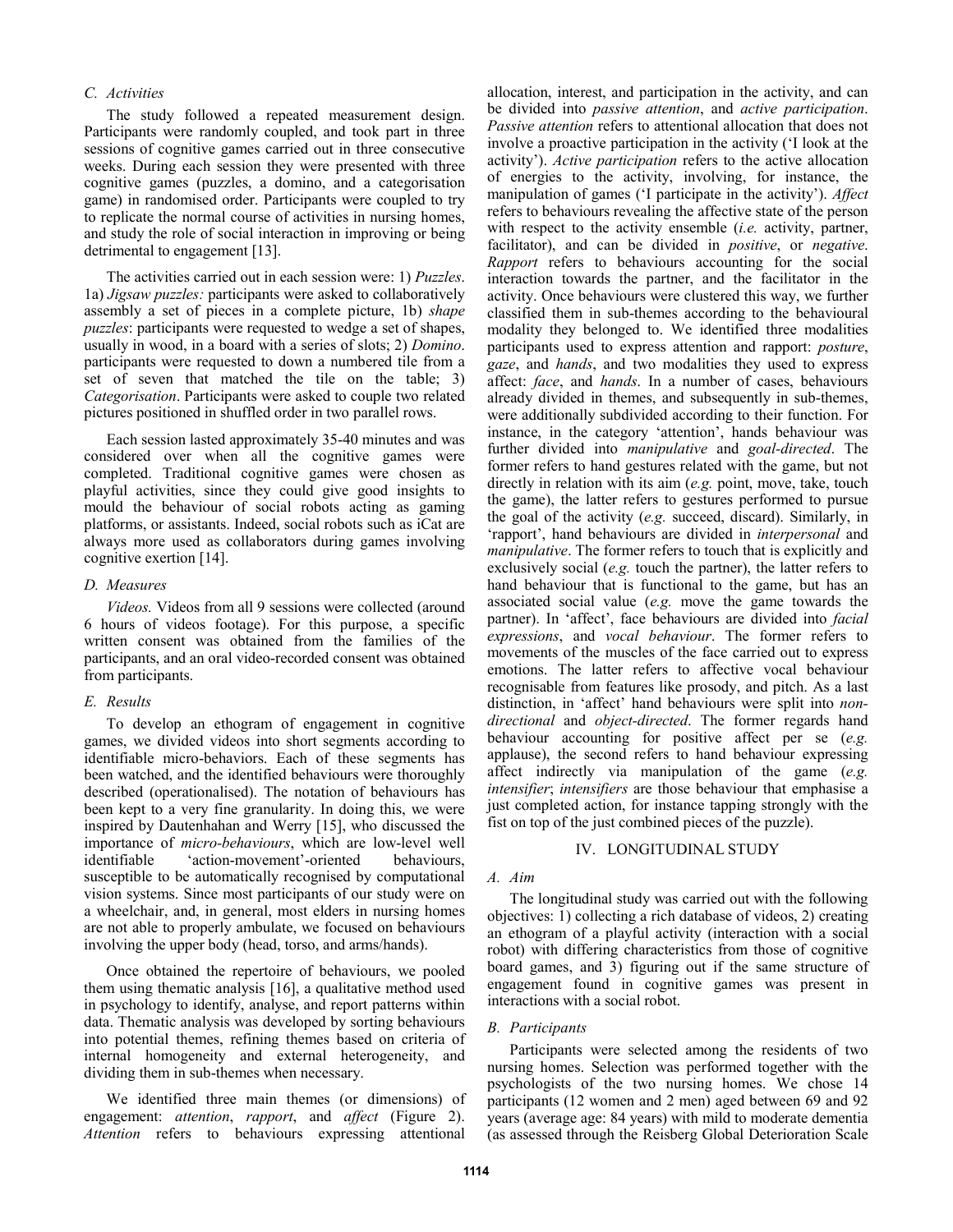[11], scores 4 and 5, and MEC [12], scores ranging from 10 to 23). Diagnosed bipolar or schizophrenic disorder, abnormality in the movement of face or hands (*e.g.* Parkinson's disease), strong hallucinatory or delusional states, and bedridden condition were considered exclusion criteria.

## *C. Activities*

The study followed a repeated measurement design with two experimental conditions (figure 1): a game-based cognitive stimulation, and a robot-based free play (Pleo). Each condition was presented three times and the order of presentation was alternated. Cognitive games and robot play were presented every other week starting from cognitive games. The order of cognitive games was randomised using a Latin squares technique. Participants were coupled randomly and took part in the activities in pairs.



Figure 1. Participants involved in cognitive games and robot play

Overview of activities: 1) *Game-based cognitive stimulation*: jigsaw puzzles, shape puzzles, and domino (as described for the exploratory study); 2) *Robot-based free play*: a free interaction with the robot, Pleo.

Pleo is an animatronic pet robot commercialised by UGOBE, which has the appearance of a dinosaur. It is equipped with an array of sensors: touch sensors, microphones, ground foot sensors, force-feedback sensors, orientation tilt sensors, infrared mouth sensors, a camerabased vision system, and a beat detection system. Pleo is not only able to display a wide range of behaviours (*e.g.* sing, dance, walk, howl), but also to express its internal drives (*e.g.* hunger or sleep), and moods (*e.g.* happy, scared, curious). We selected this robot since it embodies the traits that Wu et al. [17] described as the most cherished by old people: it is small, it has a creative design, and it has a zoomorphic aspect (thus it is more socially acceptable). Moreover, Pleo, being designed for children, provides a very fast interaction, and this is crucial to interact with people with mild to moderate dementia, which are still able to sustain dynamic exchanges.

#### *D. Measures*

*OME* [1]: After each session, the facilitators filled out the OME. We used the items attention (4-points Likert scale) and attitude (7-point Likert scale), using the latter twice, to qualify the attitude of participants towards the activity, and towards the partner. What is more, the item cognitive difficulty was included (5 point Likert scale).

*OERS*. [5]: After each session, facilitators filled out the OERS. It measures on a 5 point Likert scale the behavioural correlates of affective states, such as pleasure, anger, anxiety/fear, sadness, and general alert.

*Videos*. Also, we collected video footage. In this case, the video database consisted of 42 videos of around 30 minutes (approximately 21 hours of videos). A specific consent was obtained from families of participants, and participants themselves to record videos.

## *E. Results*

We performed a pairwise t-test using SPSS (version 22.0) on the items of OME and OERS obtained during the two playful activities to figure out whether the engagement elicited by the two different activities consistently diverged. Results revealed that cognitive games were perceived as significantly more difficult (*M*=2.07, *SD*=.730) with respect to interactions with Pleo (*M*=1.00, *SD*=.000, *t*(13)=5.491, *p* <.001). Moreover, they outlined that participants felt considerably more pleasure during social robot interactions (*M*=3.93, *SD*=1.141) compared to cognitive games (*M*=1.93, *SD*=1.141, *t*(13)=-5.508, *p* <.001), but were also less alert during interactions with Pleo (*M*=4.64, *SD*=.497) with respect to cognitive games (*M*=5.00, *SD*=.00, *t*(13)=2.687, *p* <.05). Results were not surprising, except for *general alertness*. Differences in alertness might be due to the fact that cognitive games gave participants very little room for distraction. Indeed, the board games had a very precise structure of goals and actions to perform, which was completely evident to participants. On the contrary, interactions with Pleo were unconstrained, and left more room for uncertainty in the actions to perform and the goals to attain.

The ethogram for robot play was developed following the same procedure used for cognitive games. Each video has been split into segments according to identifiable microbehaviours and the behaviours found in each segment were enlisted and operationalised (*e.g.* table 1).

| TABLE I. | EXAMPLES OF OPERATIONALISED DESCRIPTIONS OF |
|----------|---------------------------------------------|
|          | <b>BEHAVIOURS IN THE ETHOGRAMS</b>          |

| <b>Attention &gt; Posture adjustment</b> |                                                                                                                                                                                                                                                                   |
|------------------------------------------|-------------------------------------------------------------------------------------------------------------------------------------------------------------------------------------------------------------------------------------------------------------------|
| Leaning<br>forward                       | The torso of the observed participant is folded onwards on<br>the table and does not touch the back of the chair                                                                                                                                                  |
| Approach                                 | The observed participant takes the robot and approaches it to<br>the torso or head.                                                                                                                                                                               |
| <b>Attention &gt; Gaze</b>               |                                                                                                                                                                                                                                                                   |
| Gaze<br>(partner)                        | The participant directs the head and the eyes or just the eyes<br>toward the partner.                                                                                                                                                                             |
| Gaze (game)                              | The observed participant directs the head and the eyes or<br>just the eyes toward the game, being the game any<br>component of the jigsaw puzzle (pieces), shape puzzle<br>(pieces, wooden board), domino (tiles) and robot set (robot,<br>leaves, stones, etc.). |
| Gaze<br>(facilitator)                    | The participant directs the head and the eyes or just the eyes<br>toward the facilitator.                                                                                                                                                                         |

We classified behaviours in the ethogram using thematic analysis [16] (figure 2). This led us to find the same three themes described for cognitive games in robot play: *attention*, *rapport*, and *affect*. As in cognitive games, attention was split into *passive attention*, and *active participation*, and affect in *positive*, and *negative*. What is more, at a further subdivision of themes into sub-themes, we found out that the same modalities used to express attention,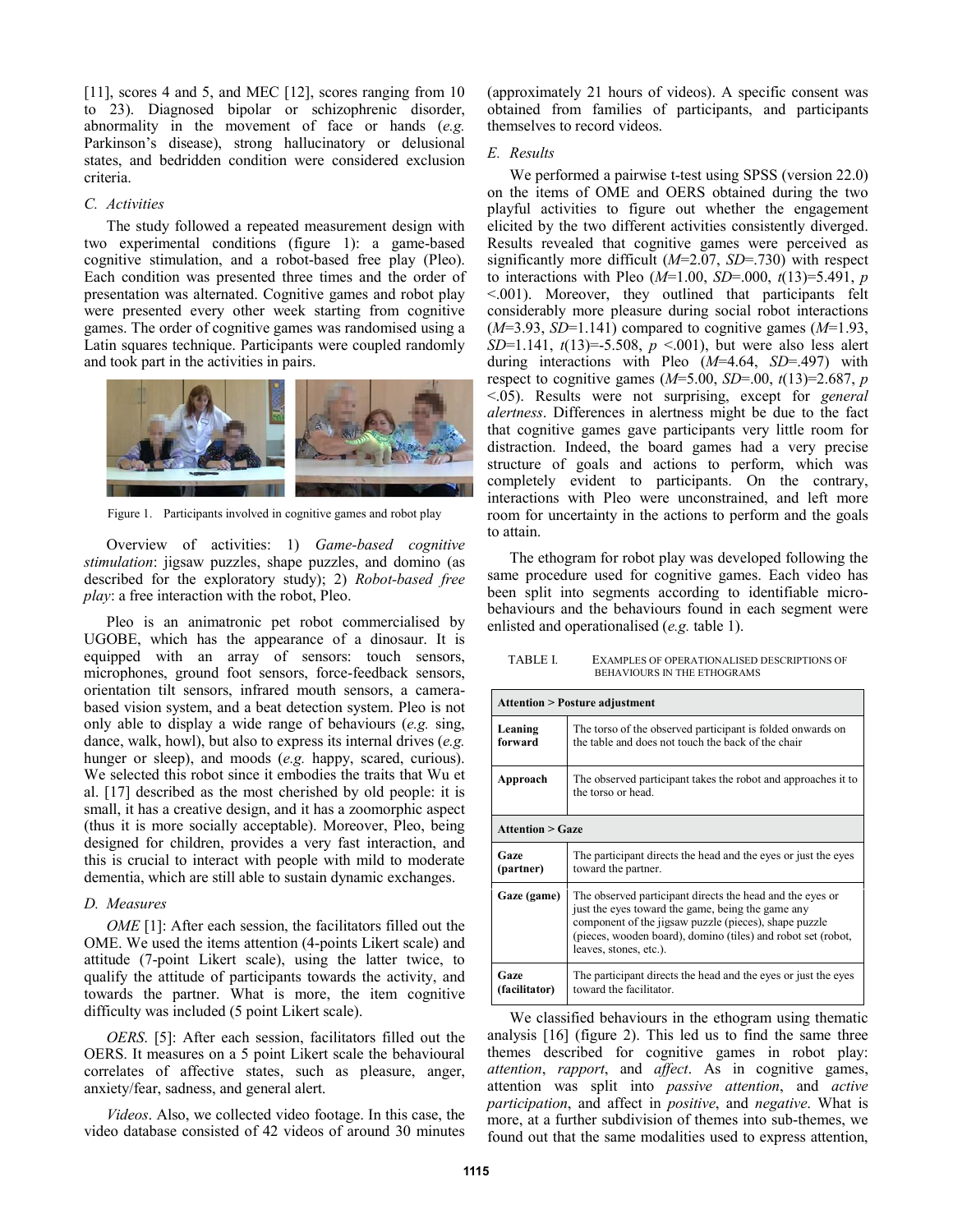rapport, and affect in cognitive games were used also in robot play: *gaze*, *posture*, and *hands* for attention and rapport, and *face*, and *hands* for affect. What really changed between activities were goal-directed behaviours. In cognitive games, the goal of the activity was to complete the game, whereas in robot play the goal was to interact, and take care of the robot. The former has produced behaviours like *attempt*, *succeed*, and *discard.* The latter has produced behaviours, such as *feed*, *cradle*, *stroke*, *hug*, and *wave* at the robot, but also *baby talk*, *nuzzle*, *kiss*, and *blow* on the robot.

As one can notice, albeit the t-test shows that the engagement elicited by the two activities is of a different type, the ethograms show that the two different engagement states share the same themes, and sub-themes, and differ on certain micro-behaviours. We consider that all playful activities sharing the same context of those described in this article (table leisure activities) have the same underlying structure, and that leveraging over this structure we can compare engagement using different ethograms. At a lower level, ethograms will enable us to measure engagement preserving the individuality of each playful activity (Figure 2, leaves of the diagrams). At a higher level (*e.g.* division in dimensions, and modalities of engagement), their structure will permit us to compare engagement in different activities (Figure 2, parent and child nodes of the diagrams). At present, the just described structure of engagement is still theoretical. Our intention is to score the behaviours in the ethograms as durations. Duration recordings enable us to measure for how long the observed participant carried out the behaviours in the ethogram. Future work entails scoring videos using the two ethograms, testing the reliability of the ethograms, and the validity of their structuring. The former will be obtained with inter-rater reliability testing (Cohen's K statistic), the latter via Structural Equation Modelling (SEM).

### V. CONCLUSION

In this paper, we have presented the results of two studies carried out to mould the behaviour of people with dementia when involved in two types of playful activities: cognitive games, and interactions with social robots. First, we have disclosed significant differences in the engagement states elicited by the two types of activities as underlined by observational rating scales. Second, we have presented a novel methodology to measure engagement in people with dementia through structured ethograms. Observational rating scales disclosed a higher cognitive difficulty of cognitive games with respect to robot play, and highlighted that participants, while feeling more pleasure, were also less alert during interactions with the robot. Statistical analyses showed that the two activities differed in the engagement they elicited, being one more cognitive and the other more emotional. However, thematic analysis applied to the two ethograms unveiled that the two different types of engagement had the same underlying structure. Indeed, the behavioural expression of engagement could be pooled into the same three dimensions (attention, rapport, and affect) and behavioural modalities in both activities. We consider that the ethograms could be used to describe and measure the engagement specific to each activity, and that their common structure could be used to make sensible comparisons between different activities.

#### ACKNOWLEDGMENT

A special thanks for the support goes to the nursing homes Redós de sant Josep i sant Pere, and La Mallola. We would like to thank Anna Barea, Laia Aranda, Neus Sanchez, and Elisabeth Seguer for their precious support.

#### **REFERENCES**

- [1] Cohen-Mansfield, J., Dakheel-Ali, M., & Marx, M. S. (2009). Engagement in persons with dementia: the concept and its measurement. The American journal of geriatric psychiatry, 17(4), 299-307.
- [2] Nakamura, J., & Csikszentmihalyi, M. (2014). The concept of flow. In *Flow and the foundations of positive psychology* (pp. 239-263). Springer Netherlands.
- [3] Csikszentmihalyi, M., & Larson, R. (2014). Validity and reliability of the experience-sampling method. In Flow and the foundations of positive psychology (pp. 35-54). Springer Netherlands.
- [4] IJsselsteijn, W., Poels, K., & de Kort, Y. A. (2008). The Game Experience Questionnaire: Development of a self-report measure to assess player experiences of digital games. *TU Eindhoven, Eindhoven, The Netherlands*.
- [5] Lawton, M. P., Van Haitsma, K., & Klapper, J. (1999). Observed emotion rating scale. Journal of Mental Health and Aging, 5(1),69-81.
- [6] Skrajner, M. J., & Camp, C. J. (2007). Resident-assisted Montessori programming (RAMP™): Use of a small group reading activity run by persons with dementia in adult day health care and long-term care settings. American journal of Alzheimer's disease and other dementias, 22(1), 27-36.
- [7] Jones, C., Sung, B., & Moyle, W. (2015). Assessing Engagement in People With Dementia: A New Approach to Assessment Using Video Analysis. Archives of psychiatric nursing, 29(6), 377-382.
- [8] Cruz, J., Marques, A., Barbosa, A., Figueiredo, D., & Sousa, L. X. (2013). Making sense (s) in dementia: a multisensory and motor-based group activity program. *American Journal of Alzheimer's Disease & Other Dementias®*, *28*(2), 137-146.
- [9] Barakova, E.I. and Lourens, T., 2010. Expressing and interpreting emotional movements in social games with robots. *Personal and ubiquitous computing*, *14*(5), pp.457-467.
- [10] Jøranson, N., Pedersen, I., Rokstad, A. M. M., Aamodt, G., Olsen, C., & Ihlebæk, C. (2016). Group activity with Paro in nursing homes: systematic investigation of behaviors in participants. *International Psychogeriatrics*, *28*(08), 1345-1354.
- [11] Reisberg, B., Ferris, S. H., De Leon, M. J., & Crook, T. (1988). Global deterioration scale (GDS). Psychopharmacol Bull, 24(4), 661- 663.
- [12] Lobo, A., Saz, P., Marcos, G., Día, J. L., De La Cámara, C., Ventura, T., ... & Aznar, S. (1999). [Revalidation and standardization of the cognition mini-exam (first Spanish version of the Mini-Mental Status Examination) in the general geriatric population]. Medicina Clinica, 112(20), 767-774.
- [13] Shahid, S., Krahmer, E., Swerts, M., Melder, W. A., & Neerincx, M. A. (2009, September). You make me happy: Using an adaptive affective interface to investigate the effect of social presence on positive emotion induction. In *Affective Computing and Intelligent Interaction and Workshops, 2009. ACII 2009. 3rd International Conference on* (pp. 1-6). IEEE.
- [14] Leite, I., Pereira, A., Martinho, C., & Paiva, A. (2008, August). Are emotional robots more fun to play with?. In *Robot and human interactive communication, 2008. RO-MAN 2008. The 17th IEEE international symposium on* (pp. 77-82). IEEE.
- [15] Dautenhahn, K., & Werry, I. (2002). A quantitative technique for analysing robot-human interactions. In IEEE/RSJ International Conference on Intelligent Robots and Systems, 2002. (Vol. 2, pp. 1132-1138).
- [16] Braun, V., and Clarke, V. Using thematic analysis in psychology. Qualitative research in psychology 3, 2 (2006), 77–101.
- [17] Wu, Y. H., Fassert, C., & Rigaud, A. S. (2012). Designing robots for the elderly: appearance issue and beyond. *Archives of gerontology and geriatrics*, *54*(1), 121-126